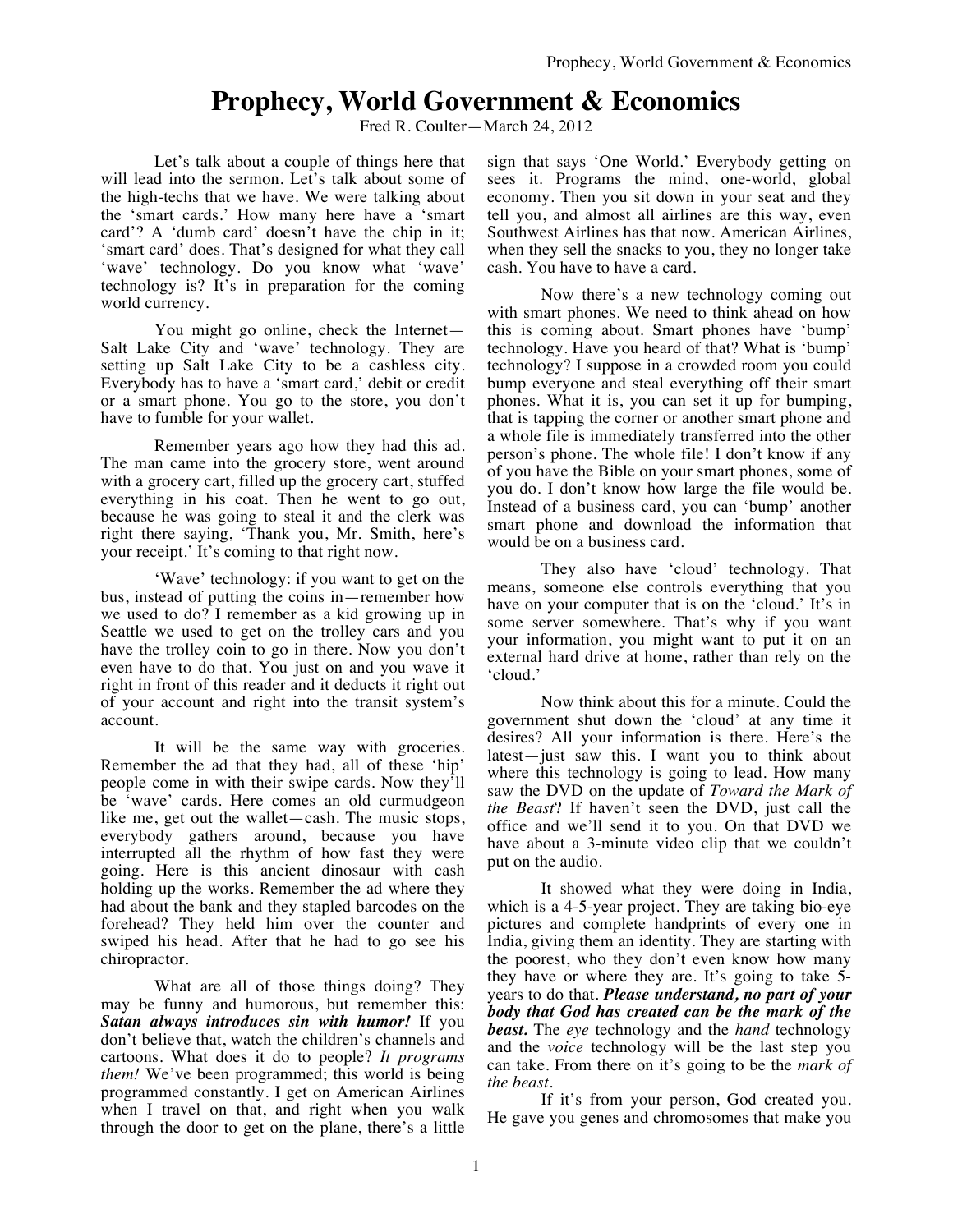a unique individual person. This is the first step. Don't you think they're also going to do that in China? The Chinese don't know all the people they have—1.9-billion, that's an estimate. What if they take a 5-year project and they do the same thing to all the Chinese and they end up with 2.4-billion? *Who knows!*

## *All of this is leading to the system which then the mark of the beast can be enforced!*

No longer any cash. You hire someone to mow your lawn, no more \$25-\$30 to do the yard. If he doesn't have a card or a smart phone for 'bump' technology, he doesn't get paid. The nasty little secret is this: *the government will get all of its taxes.* It's on its way.

Let me tell you the latest thing for ringing your cell phone. It is a tattoo, a permanent tattoo. Instead of ringing the phone, you get a tingling in the arm. Now, think about the possibilities of that. I've said and I believe it's going to happen. Used to talk about the chip, the chip is out of date, but the government wants to have with Obamacare the chip in every one. They've already authorized that from Digital Angel.

Remember when Digital Angel first came out and I gave a couple of sermons, *The Mark of the Beast is Here*. A lot of people got all excited. I said, 'Whoa, wait. It's just preliminary.' The chip that they put in migrates; that creates a problem. It also causes cancer; that's a problem. So they have to have better technology. What they have done in experimenting with rats is that they can put an invisible tattoo on a rat's tail and can read it. Now think how convenient that will be for people. No one will see it, but it can be read.

If they can ring a cell phone on a tattoo, they can follow you wherever you go with the mark of the beast. If you have a cell phone, they can follow you wherever your cell phone is. So, have two of them. One to leave, so they'll think you're in one place and another one that is not registered in your name so you can go somewhere else.

I have a report from Sweden. *Sweden is Moving Towards a Cashless Economy* (www.cbsnews.com; March 18, 2012). That's what the Salt Lake City experiment is all about. I want you to think in big terms concerning the financial and monetary things in the world, because we're going to wake up one morning and BANG! all currencies are kaput; all banks have shut down; all credit and debit cards cannot be used because of the extreme financial circumstance in the world.

It's not going to be just Greece. It's not going to be just Portugal. It's not going to be a single country. When we read some of these reports, we need to think way down the road. Why is this coming and why do we have this technology today and what else are they working on? I'll tell you what else they're working on after I read from some of this report. Now this is rather ironic because

> *Sweden is Moving Towards a Cashless Economy* (www.cbsnews.com; March 18, 2012).

> Sweden was the first European country to introduce bank notes in 1661.

There's a group there called ABBA, which stands for Father. Interesting. The leader of it Bjoern Ulvaeus says:

> "I can't see why we should be printing bank notes at all anymore."

It'll stop counterfeiting. Now that's a good thing isn't it? But if you go to everything digital, the bankers will have a wonderful time—won't they? They make money on every transaction. Plus, if they need more money, the central banks can simply sit down to the master computer and enter in how much they need. They don't even have to print anything anymore. As an international authority, they don't have to ask any country's permission. All of this is going to lead to a world currency.

In Swedish cities, public buses don't accept cash...

How about here in Seattle, do they still get tokens and things like that?

> ...tickets are prepaid or purchased with a cell phone text message. A small but growing number of businesses only take cards, and some bank offices—which make money on electronic transactions have stopped handling cash altogether.

Even in the churches. You know what they're installing in the churches? *Card readers!* Come in to the church and you swipe your card.

> Bills and coins represent only 3 percent of Sweden's economy, compared to an average of 9 percent in the eurozone and 7 percent in the U.S., according to the Bank for International Settlements, an umbrella organization for the world's central banks.

How many here are totally cashless in your transactions? How many are 90% cashless? So, you see where it's going. On a 'smart card' someone said that in an airport with the technology that they have with smart phones that you can pass by someone who has a 'smart card' in his wallet and pick up all the information, steal his identity, eliminate his funds.

Here's the good news and then I'll read the bad news. Since they've started going cashless in Sweden—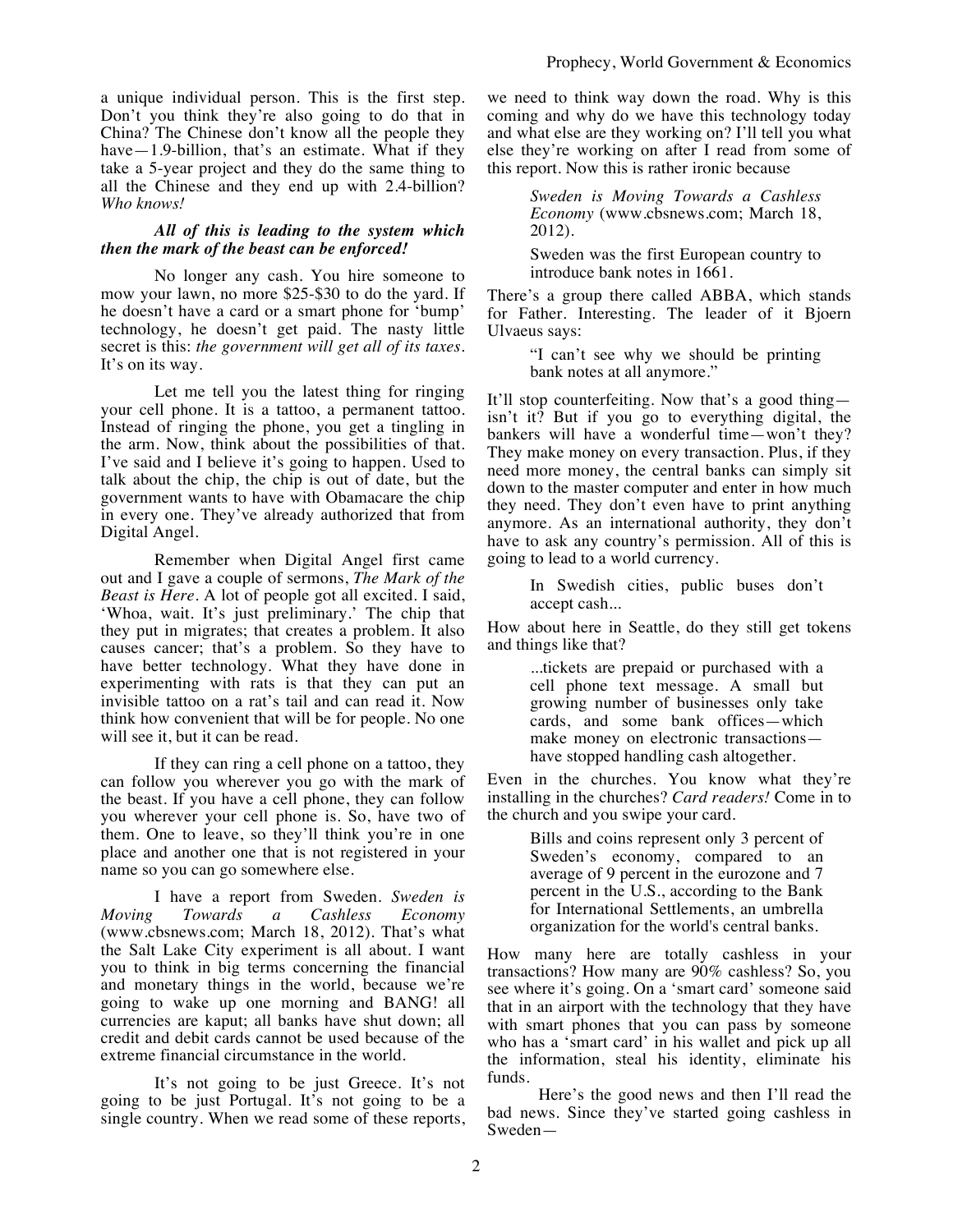The number of bank robberies in Sweden plunged from 110 in 2008 to 16 in 2011...

That's a good thing. What is the bad thing?

The flip side is the risk of cybercrimes. According to the Swedish National Council for Crime Prevention the number of computerized fraud cases, including skimming, surged to nearly 20,000 in 2011 from 3,304 in 2000.

That's going to be happening. Let's see that there are things moving together toward the mark of the beast. The book of Revelation has been written only for the end-time. I imagine that when John first released the book of Revelation—and as a matter of fact, it did happen in some cases—some of the churches wouldn't accept it because they couldn't understand it. They could understand the first three chapters and part of four and part of five. But from six onward it was hopelessly unable to be understood.

Why? *Because it's talking about the whole world!* They would have no concept of what we're talking about here today—the whole world. They could not conceive of the whole world. That meant as much of the world as they knew. That was the whole world to them. There are two things that are happening simultaneously; one is a rise of the global world government

They have to do it this way: *unity through diversity*. Those are two contradictory terms, if you think about it. What that does to the mind is this: that is called *cognitive dissidence*, which means you hold in your mind two opposite views that are equal. How many remember the book back in the late 60s and early 70s, *I'm Ok, You're Ok*. That's the philosophy.

If you want to do an interesting thing, go online and find out how many organizations, government committees, NGOs, are working toward a world government. You will be absolutely astonished. As a matter of fact, I saw a special on alien invasions. Did you know that the countries of the world have a cooperative plan to fight invading aliens? I wonder who that would be. Christ is an alien to them, so is the Father, so are the Holy angels, so will all the resurrected saints.

This has been developing for a long time. United Nations is part of it. Did you know that the IMF (International Monetary Fund), the Federal Reserve Bank, the London bank, and the BIS (Bank of International Settlements) are all one big happy family? Did you know that the Federal Reserve Bank is an independent bank, foreign owned. It has nothing to do with the United States of America. That is only a front. How many here own stocks? Do you have the certificates? *or* Do you have a digital account? You probably have a digital account. Where are the original certificates? They are in the Depository Trust Company owned by the Federal Reserve.

Remember, any bank that has any asset can use those assets to loan money. You know how much they have in the Depository Trust Company, and this is why the stock market goes up just so far, it comes down so far, and goes up so far—because they are making money up and they're making money down. Very few ordinary citizens are in the stock market anymore, because they've been burned on the up and burned on the down.

The total cash asset reserve of all the original stocks and bonds that are issued to corporations, the Depository Trust Company holds it. It is estimated that there are \$24-trillion worth of assets held by the Federal Reserve Bank in the Depository Trust Company. This means that if they lend out on a 10% reserve—12% is a high margin. Some of the banks when they were going through all the financial things on Wall Street got down to 3%. In other words for every dollar they loan or whatever, they only had three in reserve to cover the seven. The Federal Reserve, on its own to other countries, could lend \$4.5-quadrillion dollars. That's a lot of money, more than would fit in your pocket.

- they want to have a *world government*
- they want to have a *world economy*
- they want to have a *world religion*

They're going to get it! So, let's see how far along its come.

Revelation 13:1: "And I stood on the sand of the sea... [The sea is like all kinds of people. Sand remember—numbers of people.] ...and I saw a beast rising up out of the sea, having seven heads and ten horns, and on his horns ten crowns, and upon his heads *the* name of blasphemy." We won't get into all the detailed interpretation of this.

Verse 2 tells us that it is going to be a world government. Also, we can tell you this, watch China. It is going to be colossal. It is going to be super strong. God is raising up China to fulfill the prophecies there in Rev. 9 of the armies of 200 million. The end-time events are going to be colossal, gigantic. If anyone says, 'The end is coming next year,' no it's not.

Verse 2: "And the beast that I saw was like a leopard, and his feet like *the feet* of a bear, and his mouth like *the* mouth of a lion; and the dragon gave him his power, and his throne and great authority." Even the pope is calling for a new world order, because he's going to get a world religion.

Did you know that every year at the feast of Duala in India for the Hindu religion that pope sends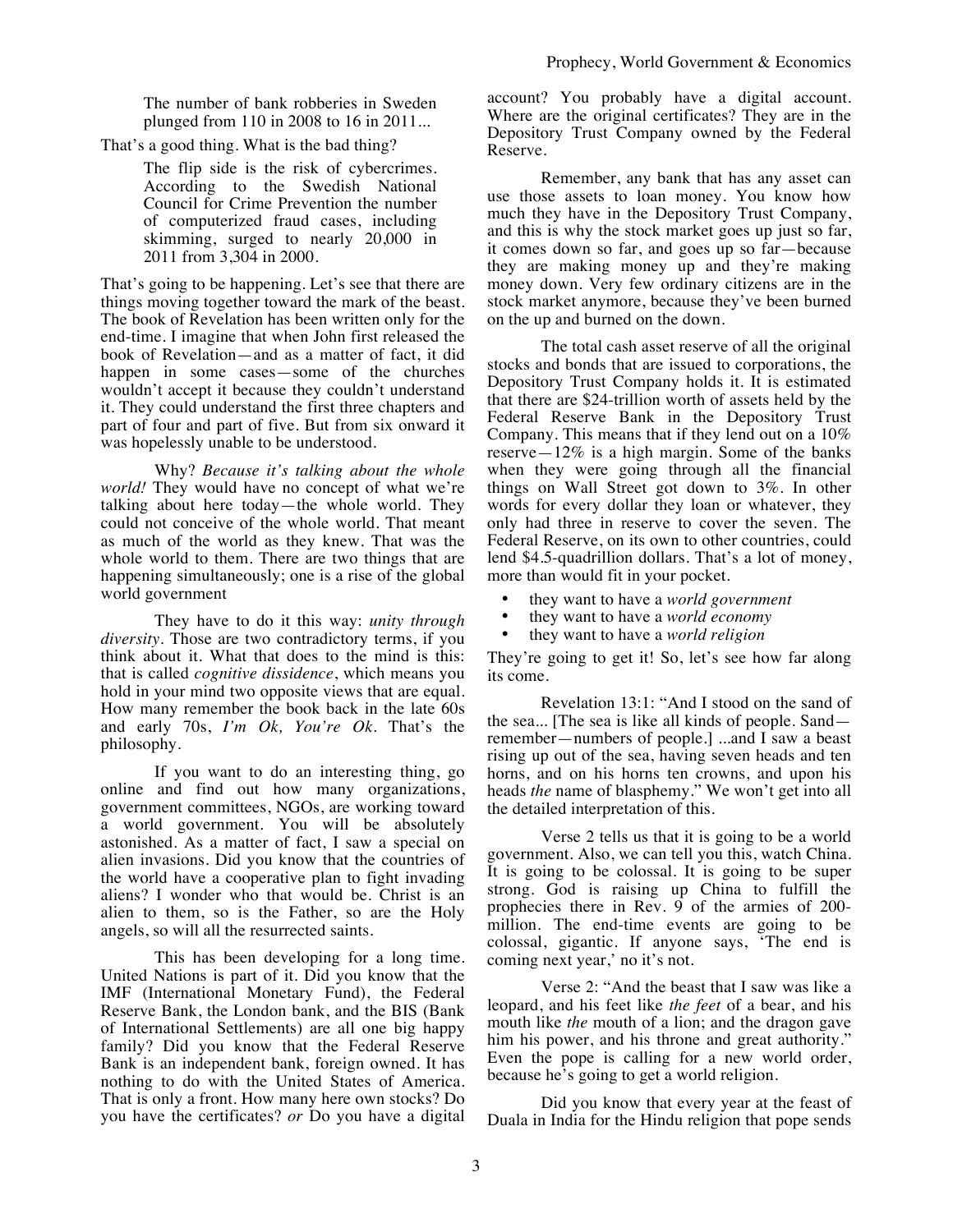his greetings to them; wishes them a happy Duala. Nothing like a little ecumenism.!

Verse 3: "And I saw one of his heads as if it *were* slain to death..." How's that going to happen? I'll give you my educated guess. There will be a temple built in Jerusalem because Rev. 11 demands that it will be; so does Matt. 24 and Luke 13. Because you can't have the tribulation start until the 'abomination of desolation' stands in the Holy Place and the Holy Place has got to be the temple. The Jews are willing and able and getting much more ready to build the temple, but they can't build it until God makes the circumstances work out so they can. But when it's built, it'll be very quickly.

What do you think the Jews are going to do to the man of sin, the son of perdition, that we find of in 2-Thess., when he comes into the temple and stops the sacrifices and says he's God? They're going to get a special crew of assassins. You know they will. They are going to get this guy. Think of it this way: The Jews now finally have the temple after what, 2,000-years? They finally have the sacrifices going again and then a man dares to come in the temple and say that he is God and stop all the sacrifices? They're going to be out to get him, so they will.

"...but his deadly wound was healed... [I wonder if the false prophet is going to pray for him and he'll be revived.] ...**and the whole earth was amazed** *and* **followed the beast**" (v 3). When it says *all the world, the whole earth*, that means *globally*. That's why we are in the age and time that we are in with so many of these things taking place.

Verse 4: "And they worshiped the dragon..." How is that coming about?

- by gradually getting rid of Christ
- by having ecumenical movements
- by having diversity services in churches and synagogues

We don't know what's going to happen to the Muslims, but there has to come a time that they will be at least tamed down enough so that they can be included in this world religion. But did you know that Muslims and Christians are having services together in Christian churches?

"And they worshiped the dragon..." (v 4). What did Jesus say in John 14:6? *'I am the Way, the Truth, and the Life. No one comes to the Father except through Me!'* So, there is an absolute barrier that no man can go through. You can't have part of Christ. You may have some Christian values. As Jesus told James and John when they said, 'Lord, we saw a man casting out demons, but he doesn't follow us and we forbad him.' Another occasion they said, 'You want us to call fire down from heaven on him?' Nice loving Christians—right? He said, 'No, leave them alone. Those who are not against us are for us.' But then He said in another place, 'Those who are not with us are against us.'

So all of these people out there who think they have Christ now, it's going to evaporate, because they reject so much of the Word of God they don't understand. *That's how they are going to worship the dragon, worship Satan the devil*. We are coming down to a time in the future, you either belong to God or you belong to Satan. There isn't going to be any middle ground.

Let's see what happened here: "...who gave *his* authority to the beast... [2-Thes. says he proclaims himself as God] ...saying, 'Who *is* like the beast? Who has the power to make war against him?"" (v 4). Stop and think about this for a minute. Even terrorist activities have to be financed—don't they? *Yes!*

What if you have a world banking system where everything is controlled? *and* You have agreements with all the armies and all the nations, you have a world government? *Without money you can't make war*—correct? Even if you're a terrorist you've got to have money to buy the things to blow things up with—don't you?

With the system that is coming and being controlled, no one's going to be able to buy those things because those will be listed in a central computer and as soon as the clerk puts in the code for making a purchase, they'll know immediately whether that is an authorized thing or not.

This is when it will come to a time where it says, 'when they say peace and prosperity, then sudden destruction comes upon them' (1-Thess 5). Doesn't say immediate. There's a difference between sudden and immediate. They can go along for a period of time, maybe three and a half years, peace, prosperity, security, no war. They finally stop everything in the wars around the world and they're going to say, 'Yes, this wonderful man is God manifested in the flesh. Look at all the things he's been able to do.' This is going to be something, brethren. It's not going to be a little thing done in a corner. The whole world's going to know.

Verse 5: "And a mouth speaking great things and blasphemies was given to him (2-Thes.) and authority was given to him to continue *for* forty-two months…. [after the deadly wound was healed and that is three and a half years] …And he opened his mouth in blasphemy against God, to blaspheme His name, and His tabernacle, and those who dwell in heaven.... [aliens] ...And he was given *power* to make war against the saints, and to overcome them..." (vs  $5-7$ ).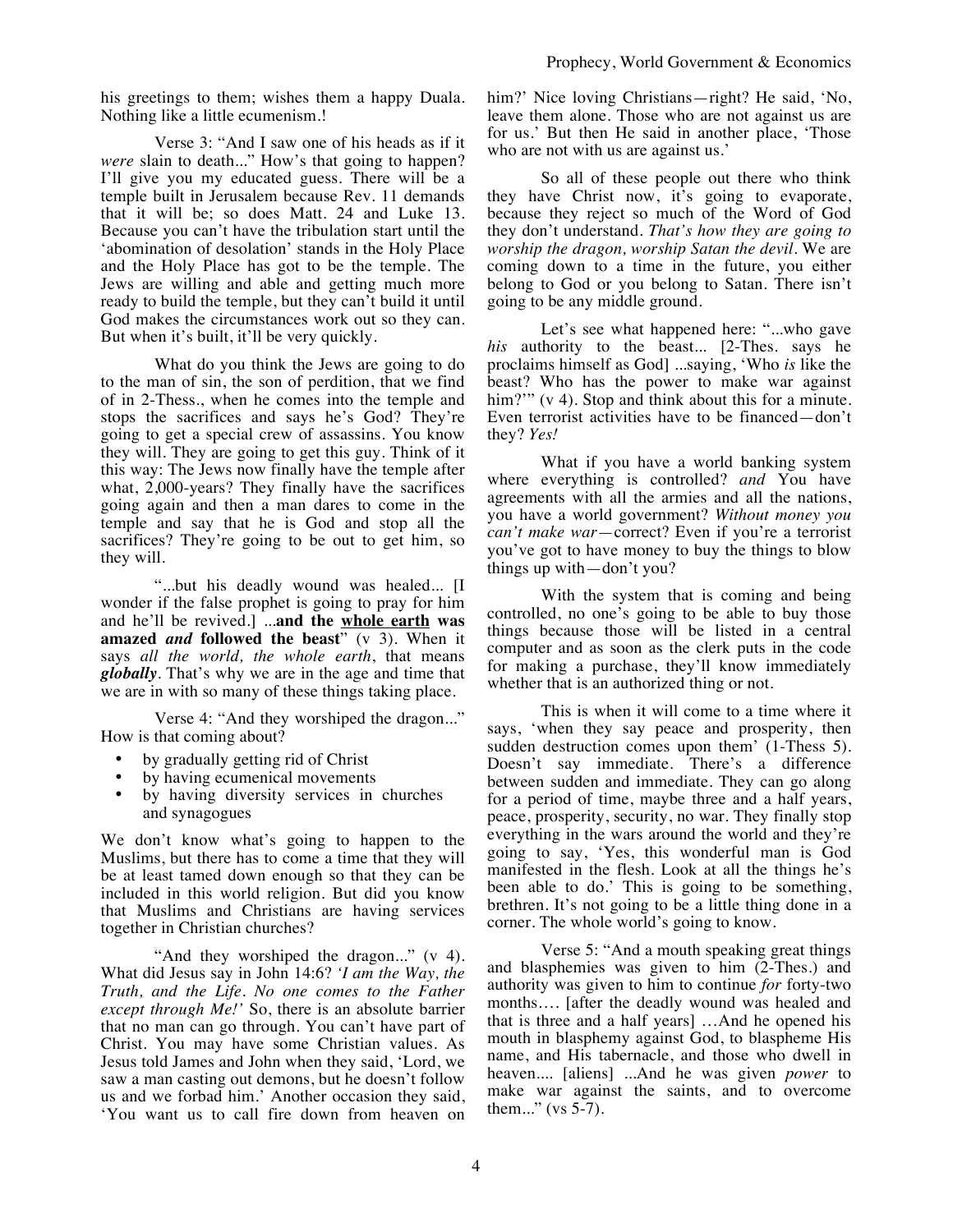People ask, 'Why would God require that? I thought God was a God of love, a God of healing, a God of good.' Did Jesus die for you? You want to accept the death of Jesus for the forgiveness of your sins? Don't you think that what God has offered in eternal life is worth more than physical life that you now have? Remember what Jesus said, 'He who seeks to save his life shall lose it, but he who loses his life in Me will find it.' So, that's going to be quite a thing when that happens and "…overcome them…" Will they be able to hunt down people anywhere on earth? *Yes, indeed!*

"...and he was given authority **over every tribe and language and nation**" (v 7). That is awesome, worldwide power. You go online, you do a Google search, all the organizations for one-world government, one-world cooperation, world currency.

Verse 8: "And all who dwell on the earth will worship him... [unity through diversity] ...whose names have not been written in the book of life of the Lamb slain from *the* foundation of *the* world. **If anyone has an ear, let him hear**" (vs 8-9).

So, what God is telling us, *these things are going to happen!* They're going to come about in a way that people in the past could never understand. Almost any commentary you read on the book of Revelation is worthless, because they do not understand—some do. There are other people who understand some of these things as well that it's going to be a world system.

## (go to the next track)

Verse 11: "And I saw another beast rising out of the earth; and he had two horns like a lamb, but spoke like dragon; and he exercises all the authority of the first beast... [over all nations] ...and he causes the earth and those who dwell therein to worship the first beast, whose deadly wound was healed" (vs  $11-12$ ). By saying, 'Yes, this is the manifestation of God.'

Will they do that? I can imagine, it says here, 'make an idol for the beast.' They'll make idols, they'll have tee-shirts, they'll have hats, they'll have songs, rock concerts, church services, false healings. They'll be great miracles. Remember what it says in Matt. 24, that they'll be great miracles even to deceive the elect if possible. This is going to be an unprecedented time.

If you don't make an idol to the beast, you're going to be killed. That's how the saints are going to be martyred. Isn't it interesting, it gets down to: Do you love God and serve Him and worship Him alone?

Verse 16: "And he... [the first beast] ...causes **all**... [An interesting study, go through the book of Revelation and circle every one of the *alls*.]

...causes all, the small and the great, and the rich and the poor, and the free and the bond, to receive a mark **in** their right hands, or **in** their foreheads." The Greek for *in* is the word 'epi'—to be placed upon, but *in*—a perfect description of an invisible tattoo.

Not only will you not be able to buy and sell, v 17: "So that no one may have the ability to buy and sell unless he has the mark, or the name of the beast, or the number of his name." The Greek there for *or* has the force of *and*.

Everything that's taking place now with this cashless society that's coming along, with identifying all of the 1.5-billion or 6-billion in India, giving them identification, all of these things are leading to a world system that will be controlled by world computer. We have much the same system already in place—don't we? You can go to any country and take out your VISA and you can buy anything you want, you get approval right away right? The systems are ready, are getting in place.

The big thing that they have to get rid of is *everyone who professes the name of Christ*. They have to get rid of them! Also it means if you do not have the mark of the beast you cannot work! Can't buy and sell! How are you going to get a job? They can't pay you in cash under the table even if you got a job. The best you could do is attach yourself to a household that needs a worker and they would provide food for you for a while. But sooner or later the word is going to go out, 'Are you harboring anyone who does not have the mark of the beast? If you are, you better give them up or you're going to die.'

Let's see something here very interesting. Here's another version of the same system. Revelation 17:1: "And one of the seven angels who had the seven vials came and spoke with me, saying to me, 'Come here; I will show you the judgment of the great whore who sits upon many waters; with whom **the kings of the earth** have committed fornication..." (vs 1-2).

Verse 18: "And the woman whom you saw is the great city that has royal power **over the kings of the earth**." That has to be the Roman Catholic Church. Can be none other, but it's soon going to be the world religious center.

Do all governments have to 'cow-tow' to the Catholics? *Yes, indeed!* They've taken over Britain. Britain is gone; the Church of England is gone. The Jesuits subverted it and have taken it down. So much so that even Queen Elizabeth made a pilgrimage to the Vatican dressed in black and a veil and sat down and talked with the pope. Can you imagine that 200 years ago? The churches in England are all empty. The land is filled with Muslims, witchcraft, Harry Potter-ism. Poor Brits are in terrible circumstances.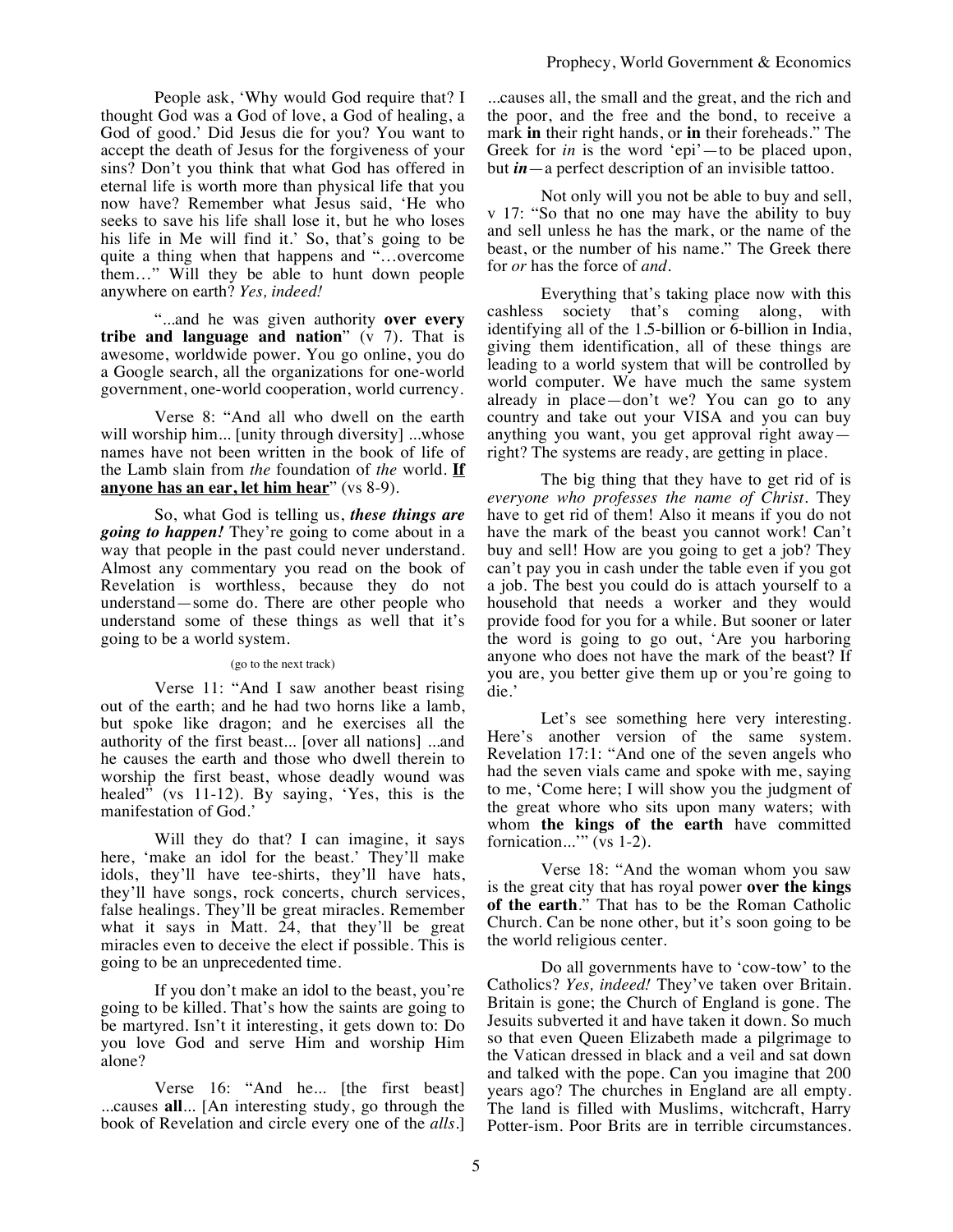The only place on earth where the Gospel's going out is the United States of America.

Verse 2: "'...committed fornication, and those who dwell on the earth were made drunk with the wine of her fornication.'.... [How is that done? *Unity through diversity!* You don't know right from wrong.] …Then he carried me away in *the* spirit to a wilderness; and I saw a woman sitting upon a scarlet beast that had seven heads and ten horns, full of names of blasphemy. And the woman *was* clothed in purple and scarlet, and was adorned with gold and pearls and precious stones; *and* she had a golden cup in her hand, filled with abominations and *the*  filthiness of her fornication" (vs 2-4).

Stop and think about that. Like I've said on ChurchatHome.com, go examine. If there is anything really Christian about the Roman Catholic Church. They claim to be Christian, but they're the exact opposite.

Verse 5: "And across her forehead a name was written: MYSTERY, BABYLON THE GREAT..." In Rev. 18 it talks about the great city, Babylon the Great. How are all the cities of the world patterned? Even someone mentioned that yesterday, that if you go to China, you just replace the signs with English and you would think you were in an American or British city. All the cities are patterned after the Babylonian example of Satan the devil. God views it as the extended city of Babylon which now fills the whole earth. The judgment that's going to come is going to be awesome indeed.

Verse 6: "And I saw the woman drunk with the blood of the saints..." Who are the saints? *The saints are those who have the Holy Spirit of God* correct? These are the ones who are converted. These are the ones down through history and at the end-time who will be martyred for Christ. They will attain to the first resurrection.

"...and with the blood of the martyrs of Jesus.…" (v 6). Will there be other people who are not converted, but are not against Christ, are for Him, that they will not bow the neck and be killed? *Yes!* They will qualify for the second resurrection, obviously. But they're not converted. The dividing line is going to be: Do you have the Spirit of God or do you just profess Christ? There are a lot of people who just profess Christ, very staunch in doing so. If they get killed, is God going to ignore them? *Of course not!* They died for Jesus' name. They'll be in the second resurrection obviously.

These are some of the things that are coming down in the world. We can see as these things grow and develop, it's going to be quite a thing. We, for the transition period, have a few things we need to do. We should have some food. We should have some emergency supplies for a time when the world banking system collapses.

Let me tell you how *I* conceive that it's going to happen. How then do you control looking at it from the point of view of the servants of Satan the devil? There is an elite who:

- control the world
- control the finances<br>• control the governm
- control the governments<br>• control the religions
- control the religions

They're not all in agreement yet, but they know that they have to be working for an overall goal. I believe it's going to start with a total collapse of all banking systems around the world. Look at how close we are to it now with all the debt in Europe, the debt in America, the debt that individuals have.

Look at how close it came to collapsing in 2008. Remember when they came in and said, 'Oh, we need a rescue package.' The first question should have been: Who is selling short? It was deliberately done, *in my opinion,* to throw the election to Obama. At that point the unthinkable was happening—'John McCain of all people—the worse possible candidate that has been since Bob Dole—was ahead of Obama.' So, they had to do that. That was controlled. They're going to do the same thing with debt.

Can Greece ever get out of it? No! Italy? Portugal? Spain? Ireland? You know what they call those nations? PIGS, P-I-G-S, standing for the initials of the first letter of each country. How about Japan? Have they been struggling 20-years with debt? How about America? Truth is, we have \$326 trillion of unfunded liabilities: federal, state and local.

You're going to see more and more cities, like it is in California. Right now it's San Diego and San Jose, California. They've said they're out of money, can't pay the pensions. Exactly what happened in Prichard, Alabama. Remember what happened there? Did you see that on the news? One day—no money, gone. The retired firemen, policemen, librarians, and city workers would no longer be paid their pensions. They staged a futile protest out in front of the city hall. 'Give us our money!' The city council said, 'We don't have it.'

They worked out some sort of compromise, raised the price of everything. Some people now have a \$500 a month water bill so they can pay the pensions, partly. Think what's going to happen. California, we already had the city of Vallejo go bankrupt. If you're being robbed at home, you take care of it yourself. If there's a stranger in the neighborhood that is suspicious, they don't even send out police anymore. They even had one fire that they didn't think was severe enough. Finally a fire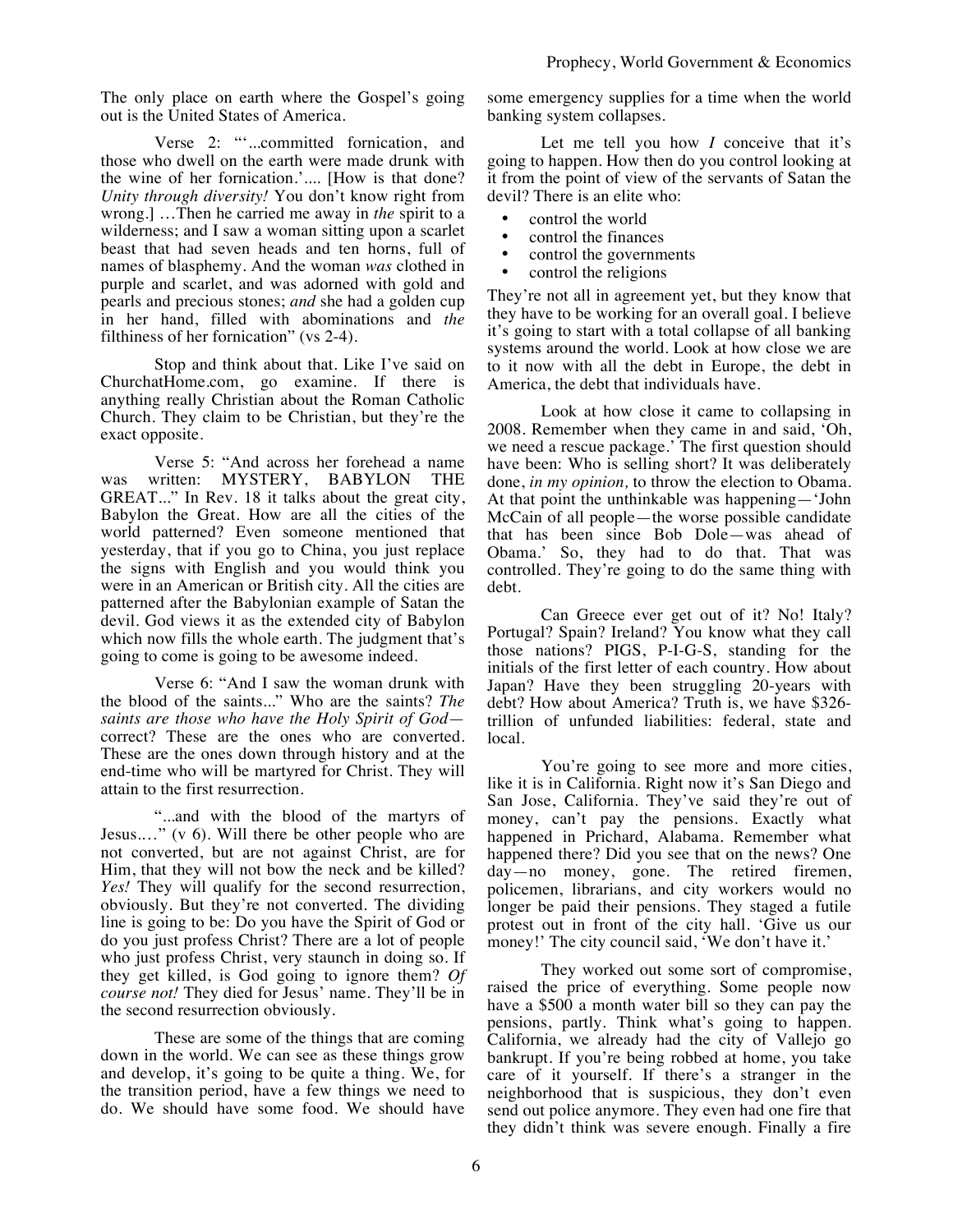truck from a neighboring city came over and put it out.

What I want you to do is think big. Just think how this is going to happen in city after city after city, town after town after town, country after country after country. It's all designed for one purpose: *collapse the entire financial system!* It's going to lead to chaos. If you don't have some food stored at home, how long do you think it's going to last in the supermarket? How quickly do you think those lines are going to be formed? How loving and kind and generous that they will be to give everyone a little bit of something? Just like the mobs going in for Christmas shopping, 'Get out of my way! Anyone fall down, stomp on them! I want my food!' They'll be fights! They'll be shootings!

Add to it this: They can no longer pay the guards at prisons. They can no longer buy the food to feed the prisoners. What are they going to have to do? Just like what happened with Sadam Hussein. When the whole economy collapsed, when the U.S. forces invaded Iraq, he let them all out of jail and they ravaged the countryside before the soldiers got there. How many people are in prison? In the United States we have 3.5-million. You want to know they're going to be like? *Watch CNBC! Watch National Geographic!* Watch some of them where they have these high security prisons where the worst of the worst are. I've watched some of them.

They interviewed some of the murderers and said, 'They better never let me out of here because I will kill again.' What do you think they're going to do? No provisions, no food, no job, no nothing. That's why we need God's protection. We also need to be 'wise as serpents and harmless as doves.'

When that happens, the miracle worker, the beast, is going to come and say, 'We have a solution. We will end all of these problems. We'll have a world currency.' That's *before* the mark of the beast. The mark of the beast will be enforced later. But the whole world system will be set up. Everyone will have a new world currency number. All cash will be obsolete. I imagine there will be a lot of trading with gold and silver under the counter. But be very careful if you're going to be buying and selling with that.

These are the things that are going to be coming down. Can you see why it is a very urgent thing that we establish the right relationship with God the Father and Jesus Christ? We don't want to be like the five foolish virgins of Matt. 25.

Today we all so accustomed to doing things right at the time it needs to be done. Have you ever asked yourself: If an emergency came, how long could I last? How long could my family last? Look at what you have in storage or in the cupboard. The way the prices are soaring now, people's reserves will be less and less and less.

Spiritually speaking, this parable is for our time today, Matthew 25:1: "Then shall the kingdom of heaven be compared *to* ten virgins, who took their lamps *and* went out to meet the bridegroom…. [Christ and the Church] …And five of them were wise, and five *were* foolish" (vs 1-2).

• How do you know if you're wise *or*

• How do you know if you're foolish? *very simple*:

- Do you believe God?
- Do you have a personal relationship with Him through prayer and study?
- Are you led of the Spirit of God?

All those things are important because *those are the things that make you wise!* Five were foolish. They coasted along. They made their relationship with Christ a social event among brethren. Have we seen that happen? *Yes, indeed!*

Verse 3: "The ones who were foolish took their lamps, *but* they did not take oil with them." They had these small little reader lamps. I'm sure you've seen them. They're almost like a big clamshell, like a big gooey duck. They would put the olive oil in that little reserve and then have a wick that would come over the edge. Then they would light the wick. The oil would run out very soon, so they had to have an extra reserve they took with them so they could replenish it.

Verse 4: "But the wise took oil in their vessels *along* with their lamps. Now, when the bridegroom was gone a long time, they all became drowsy and slept" (vs 4-5). Showing that everyone's going to have their problems and difficulties. You ever had times where you've had to have a personal revival because you haven't been praying and studying like you ought to? *Yes, indeed! All of us!*

Verse 6: "But in *the* middle of *the* night... [when you least expect it, when you're sound asleep] ...there was a cry: 'Look, the bridegroom is coming! Go out to meet him.' Then all those virgins arose and trimmed their lamps. And the foolish said to the wise, 'Give us *some* of your oil, because our lamps are going out" (vs 6-8).

Here's a lesson. You cannot have 'bump' *spirituality* between brethren to give each other a big hug and all that you've learned is downloaded into their brain and in their heart. You have to have your own work that you are doing it. Remember, whatever you have done in the past, that's good—if it's been good—fine, well and good. If not, repent of it. At least there's one thing that most athletes have correct: Take it one day at a time. Remember what it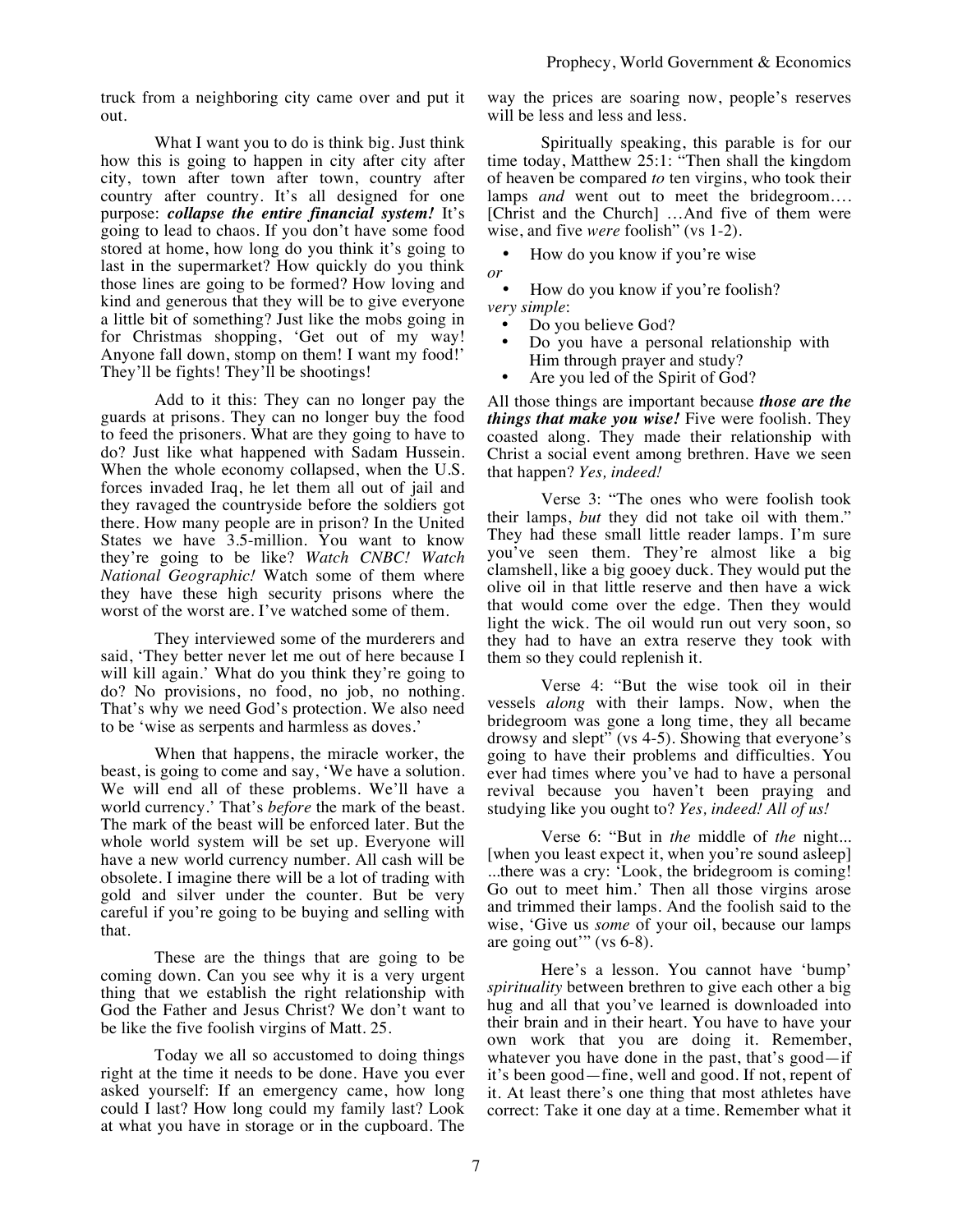says: 'Today if you will hear His voice, harden not your hearts' (Heb. 4).

What happens when you wake up in the middle of the night? That happened to me last night. Woke up in the middle of the night and I got up and for a minute I forgot where I was. I thought somehow I missed my plane and I missed Sabbath services here. Then I looked around, 'Oh, yeah, Sabbath services are going to be here in the morning. I'm here.' You know how it is when you wake up like that, you're totally disoriented. The same way, *if you are not spiritually ready* for the things that are coming down the pike leading to the return of Christ. If you're a get-along/go-along person, then better be careful.

Verse 9: "But the wise answered saying, '*No*, lest *there* not *be* enough for us and *for* you. But instead, go to those who sell, and buy for yourselves.'…. [that can only come from Christ] …And while they went to buy, the bridegroom came; and those who were ready went in with him to the wedding feast, and the door was shut. And afterwards the other virgins also came, saying, 'Lord, Lord, open to us.' But He answered *and* said, 'Truly I say to you, I do not know you.' Watch, therefore, for you do not know the day nor the hour in which the Son of man is coming" (vs 9-13).

That is true. But also, we do not know the day or the hour when a trial comes upon us that is going to be very trying and stressful. It is true, that if you do not maintain a proper relationship with God the Father and Jesus Christ—because

- God the Father is One Who has called us.
- God the Father is one Who has given the Holy Spirit to us.
- Christ is the one Who sent it from the Father

*called the Spirit of Christ and the begettal of the Father.*

We are to be partakers of the divine nature. We are to be born into the Kingdom of God as spirit beings, eternal life. There's nothing in this world or anything or anyone that can compare to that. So remember, God loves you. Playing church doesn't count. You have to have a living relationship with God the Father and Jesus Christ, and that's possible.

- you can do it
- God will help you
- God will inspire you

When you go to buy, you don't have to pay any money. You pay with your life and dedication and conversion and yieldedness to God. He'll give you His Holy Spirit.

I know one of my prayers every day is, 'Oh, God, we look at the world and we see all these things that are taking place and we see people in dire physical and mental and spiritual conditions.' When I was driven up here to come to the hotel, here was a couple, must have been in their middle to late 60s, standing right by a signal light. No place to go, no home, no food, cold, wind blowing, looked very desperate. I had him roll down the window and I gave them some money.

Spiritually, we don't want to be in that situation. We need to be strong in the Lord regardless of the circumstances. God will give you the strength, whatever you need. This is where we are. We're edging closer and closer and closer to this time.

A lot of us are going to pass from the scene and you're going to be blessed by going to a place of safety and that is called the grave where all previous Christians who have been faithful are now resting. Yes, when we get old we get weak. We get forgetful. We have ailments come upon us. Our ears fail, and in some cases that's a good thing. Our eyes fail, our bodies fail.

But remember this: You have the promise (Psa. 71), 'When I'm old and gray, O Lord, forget me not.' God won't forget you. Just because you're weak, because you can't remember, because age has come upon us, God loves us even more. So, for all of us in that category, we need to pray that we'll be faithful to the end. All of those in a younger category, ask for strength and wisdom and understanding because we don't know what the future's going to hold, what you need to do, or what God is going to require of us. That's why we

- *walk by faith*
- *believe in hope*
- *live in love*

—because we belong to Christ. So it doesn't matter what's going to take place. You can look back and you can see. Think about all you who have been in the Church for decades. Look at the problems that you've had to go through:

- doctrinal problems
- brethren problems
- relationship problems
- rebellion<br>• dishelief
- disbelief

You've had to stand alone. Maybe your husband has died. Maybe your wife has died. Maybe all your friends are getting old and dying. We have one woman back in Maine 102-years-old. When you get that age, everyone you knew is gone. But God hasn't forgotten her and God is not going to forget any of us, regardless of the trial that comes.

- yes, you'll be concerned about it
- yes, you'll be upset about it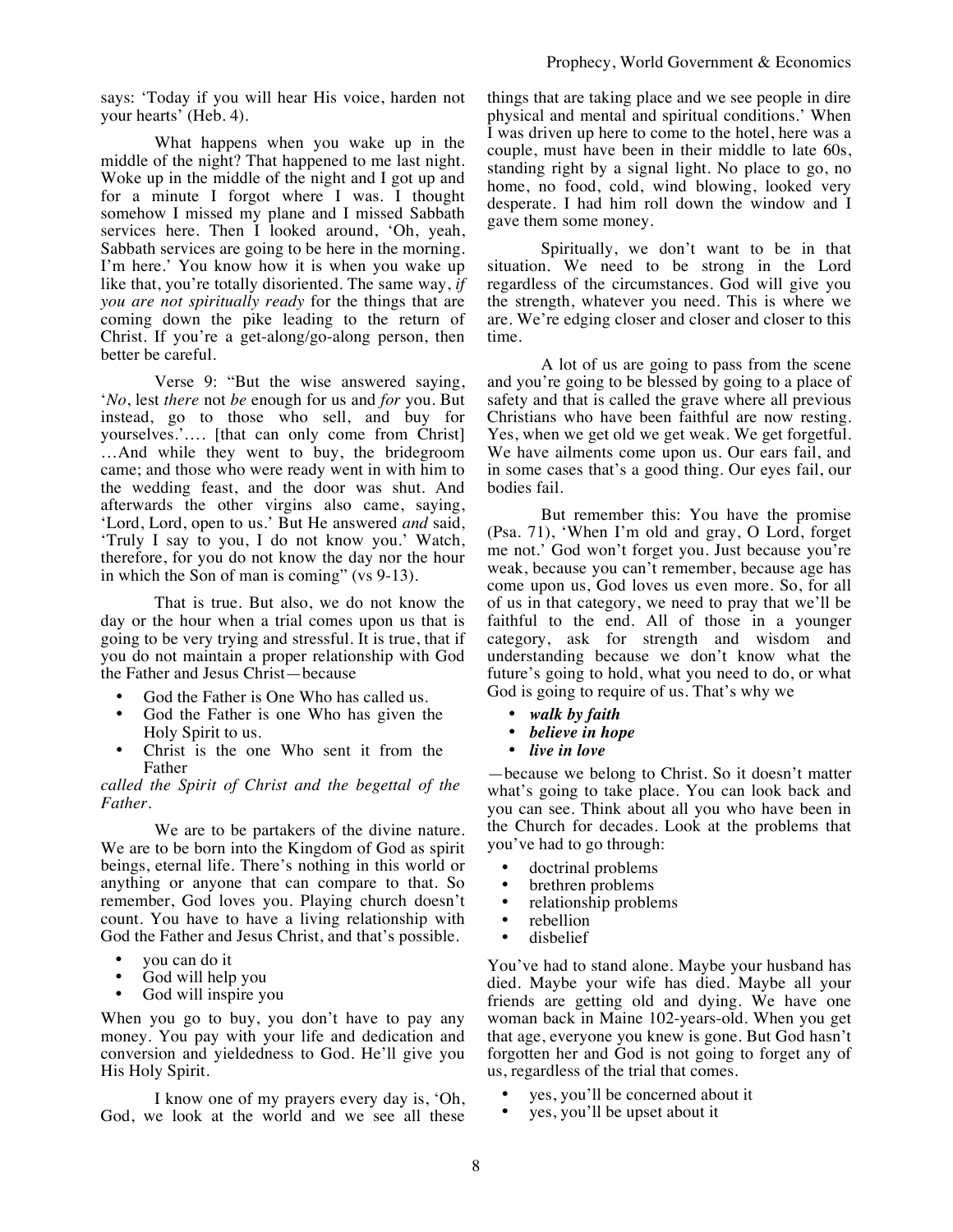• yes, it will cause you sleepless nights, maybe pain, maybe agony

But remember, all of that's for a purpose:

Romans 8:28: "And we know that all things work together for good..." *ALL* things. It doesn't say some things, doesn't say just the important things, it says all things. If something comes along and it's a disaster or near-disaster, ask God for wisdom. What do You want me to learn? How can I understand what I'm going through? We've all had to do that.

Those of us who have been in the church for decades, we look back and see all the things that we went through. We can look and see, yes, it was for a purpose that God had. But when you're going through the middle of a trial, you don't understand what that purpose is. It's kind of like being caught in a tunnel and you really don't know what's at the other end of the tunnel until you get out of it.

But remember, v 28: "All things work together for good to those who love God... [First, love God. That goes right back to the very basic thing of everything that God wants us to do through His grace. Love Him with all our heart, with all our mind, with all our soul, with all our being.] ...to those who are called according to *His* purpose" which you have been. God has called you for a reason, a glorious reason, a great purpose.

Verse 29: "Because those whom He did foreknow... [That's us! If you have God's Spirit He foreknew you. He knows you right now—right?] ...He also predestinated *to be* conformed to the image of His own Son... [That is what God is going to give you, to be like Him.] ...that He might be *the* firstborn among many brethren…. [We are called the Church of the firstborn. God is going to take care of it.] …Now whom He predestinated, these He also called; and whom He called, these He also justified; and whom He justified, these He also glorified" (vs 29-30). That is *prophetic perfect*. In God's view, it's as good as done. In our view, we haven't arrived there yet.

Now, with this kind of faith, Paul says, v 31: "What then shall we say to these things? If God *is*  for us, who *can be* against us?.... [Is not God for us? Does not God provide everything? *Yes, He does!*] ...He Who did not spare even His own Son, but gave Him up for us all, how shall He not also grant us all things together with Him?…. [If things come against you, don't worry about. Just make sure you're right with God.] ...Who shall bring an accusation against *the* elect of God? God *is the one* Who justifies. Who *is* the one that condemns? *It is* Christ Who died, but rather, Who is raised again, Who is even *now* at *the*  right hand of God, *and* Who is also making intercession for us" (vs 31-34). Christ is praying for us daily, interceding for us.

Verse 35: "What shall separate us from the love of Christ?.… [We're going to be confronted with every one of these things somewhere in the future.] ...*Shall* tribulation... [a lot of us have already been through a lot of tribulation and trial] ...or distress, or persecution, or famine, or nakedness, or danger, or sword? Accordingly, it is written, 'For Your sake we are killed all the day long; we are reckoned as sheep for *the* slaughter.'.... [That's what it talks about in  $\text{Rev. } 13 - \text{right?}$  ...But in all these things... [I want you to understand how God looks at these things.] ...we are more than conquerors... [overcomers] ...through Him Who loved us" (vs 35-37).

Here's the persuasion we need to come to. Here's the kind of spiritual mindset that we need to ask God to help us grow into. Verse 38: "For I am persuaded that neither death, nor life, nor angels, nor principalities, nor powers, nor things present, nor things to come... [Covers everything—doesn't it?] ...nor height, nor depth, nor any other created thing, shall be able to separate us from the love of God, which *is* in Christ Jesus our Lord" (vs 38-39).

That's how we can meet the challenge that we're going to face in the years ahead of us. We don't know how long it's going to be. We don't know how quickly it's going to come. *But we always have to be ready and this is how we can do it!*

Scriptural References:

- 1) Revelation 13:1-9, 11-12, 16-17
- 2) Revelation 17:1-2, 18, 2-6
- 3) Matthew 25:1-13
- 4) Romans 8:28-39

Scriptures referenced, not quoted:

- Revelation 9; 11
- Matthew 24
- Luke 13
- 2 Thessalonians
- John 14:6
- 1-Thessalonians 5
- Revelation 18
- Hebrews 4
- Psalm 71
- Revelation 13

Also referenced:

Sermons:

- *Toward the Mark of the Beast*
- *The Mark of the Beast is Here*

Book: *I'm Ok, You're Ok* by Thomas A. Harris

Article: *Sweden Moving Towards Cashless Economy* (www.cbsnews.com, March 18, 2012)

FRC:lp

Copyright 2012—All rights reserved. Except for brief excerpts for review purposes, no part of this publication may be reproduced or used

Transcribed: 4-1-12

Formatted: bo: 4-3-12